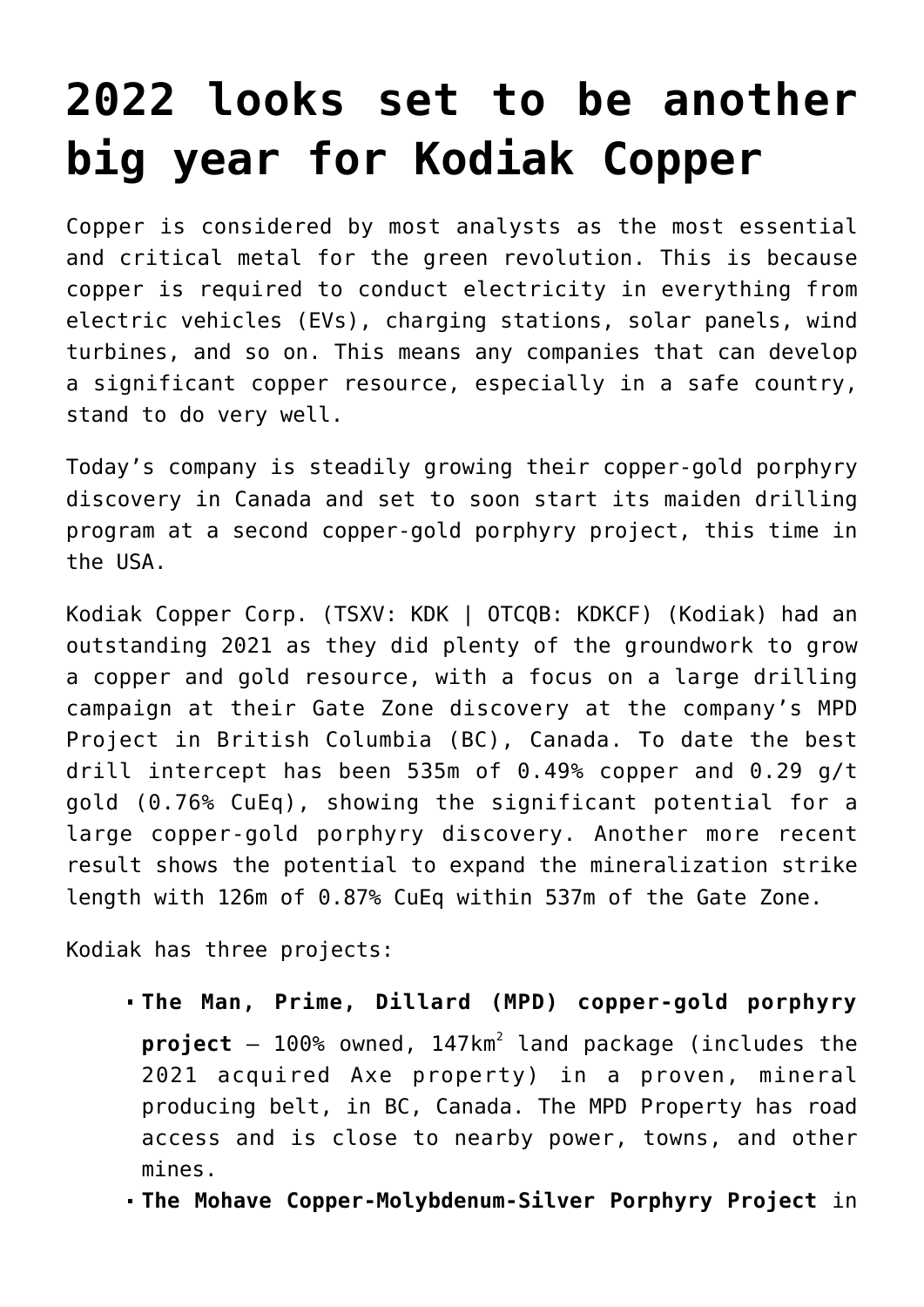Arizona, USA.

**The Kahuna Diamond Project** in Canada.

President & CEO, Claudia Tornquist, gives a great summary of Kodiak in 2021 stating in the [Annual Investor Letter](https://investorintel.com/markets/gold-silver-base-metals/gold-precious-metals-news/kodiak-copper-annual-investor-letter-2/):

"The 2021 drill program was primarily focused on extending the Gate Zone discovery by systematically evaluating the associated copper-in-soil anomaly of approximately one kilometer in length. Drilling consistently delivered substantial high-grade intercepts within wide envelopes of lower grade mineralization, and **over the year we increased the strike length of the Gate Zone by almost eight times**. Mineralization has been intersected to date over 950 meters in length, down to a depth of 850 meters and across a width of 350 meters, dimensions typical of other large, multi-center copper porphyry deposits in British Columbia. The Gate Zone remains open in multiple directions, and we are excited to drill it further in 2022."

*Note: Emphasis by the author.*

## **Potential to expand the Gate Zone, and a similar nearby potential mineralized zone**

The Gate Zone is open at depth and to the sides. Recent conductive 3D IP anomalies traced to depth highlight [potential](https://investorintel.com/markets/technology-metals/technology-metals-news/kodiak-identifies-new-geophysical-drill-targets-near-gate-zone/) [extensions of Gate Zone mineralization along strike and down](https://investorintel.com/markets/technology-metals/technology-metals-news/kodiak-identifies-new-geophysical-drill-targets-near-gate-zone/) [plunge](https://investorintel.com/markets/technology-metals/technology-metals-news/kodiak-identifies-new-geophysical-drill-targets-near-gate-zone/) to the south and southeast. **A new one kilometre long parallel "look-alike" 3D IP response** similar to the response of copper-gold mineralization drilled at Gate has been identified 600 meters to the southeast of the Gate Zone.

**Conductivity drape from 3D IP survey at 300 m below surface at Gate Zone shows potential to expand the Gate Zone and find a second zone**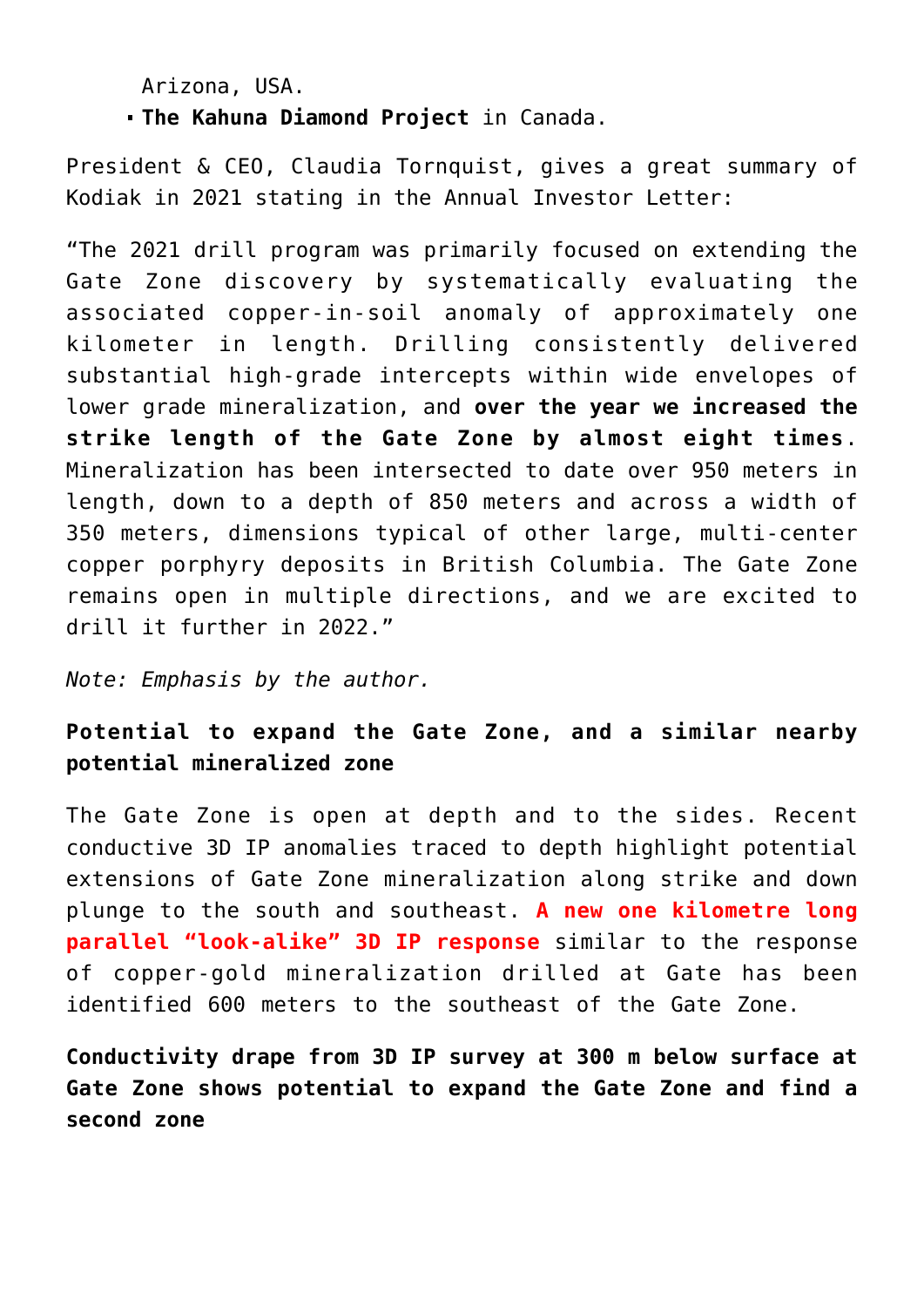

#### [Source](https://investorintel.com/markets/technology-metals/technology-metals-news/kodiak-identifies-new-geophysical-drill-targets-near-gate-zone/)

#### **2022 plans for Kodiak**

The 2022 drill program will be approximately 25,000 meters at multiple targets. These targets will include further drilling at the Gate Zone, new drilling at the Dillard area (2 kms from the Gate Zone), drilling along the 3km regional magnetic anomaly between the Gate and Man Zones, drill testing analogous targets elsewhere across the MPD Property, and drilling the newly acquired Axe claims which are contiguous and south of the MPD project area with further discovery potential.

The 3D model below incorporates a combination of historic drilling and Kodiak's recent drilling results as of end 2021. It will be very exciting to see a similar model by end 2022 and 2023, and just how big the resource can potentially grow.

**3D model of copper in historic drilling at Dillard & Man, and historic plus Kodiak drilling at Gate (the new neighboring Axe property is not yet included in the model)**